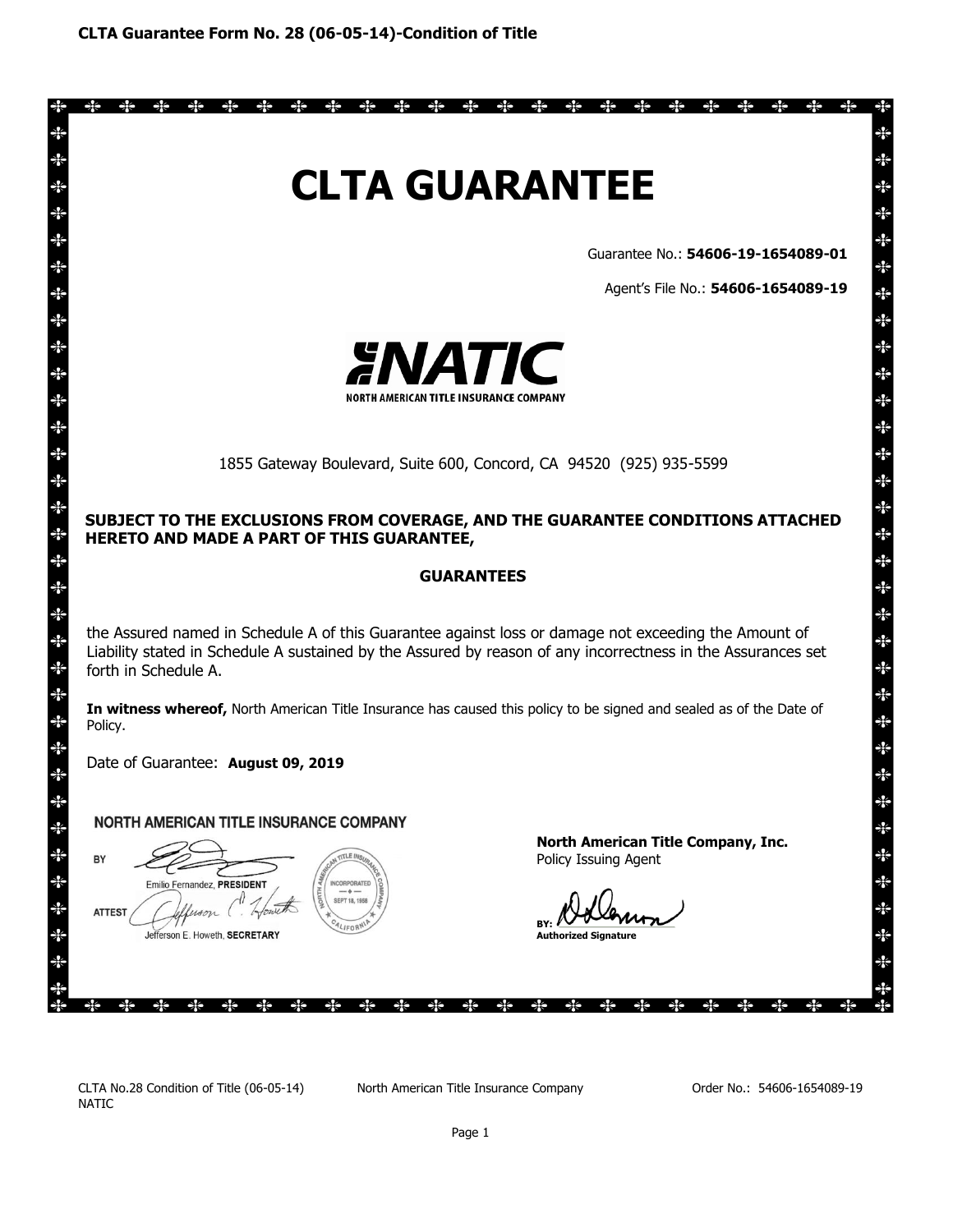# **SCHEDULE A**

## **Condition of Title Guarantee**

**Order No.** 54606-1654089-19 **Amount of Liability** \$2,500.00 **Guarantee No.** 54606-19-1654089-01 **Fee \$**700.00 **Date of Guarantee** August 09, 2019

- 1. **Name of Assured:** City of Concord
- 2. The estate or interest in the Land that is the subject of this Guarantee is:

Fee Simple.

The land described in this guarantee is situated in the County of Contra Costa, State of California and is described as follows:

## PARCEL 1:

BEGINNING AT THE MOST EASTERLY CORNER OF THE PARCEL OF LAND DESCRIBED IN THE DEED TO THE COUNTY OF CONTRA COSTA, RECORDED MAY 26, 1938, IN BOOK 447 OF OFFICIAL RECORDS, PAGE 443, SAID POINT LYING ON THE WESTERN RIGHT OF WAY LINE OF GRANT STREET, FORMERLY KNOWN AS SEAL BLUFF ROAD; RUNNING THENCE ALONG THE EXTERIOR BOUNDARY OF SAID LAND; AS FOLLOWS; NORTH 75° 00' 03" WEST 220.36 FEET; SOUTH 14° 59' 57" WEST 154.95 FEET; NORTH 75° 00' 03" WEST 200 FEET; AND NORTH 48° 38' 03" WEST 162.54 FEET; THENCE LEAVING SAID BOUNDARY, SOUTH 16° 50' 28" WEST 308.33 FEET TO A POINT ON THE NORTHERN LINE OF THAT PARCEL OF LAND DESCRIBED IN THE DEED TO MT. DIABLO UNFIIED SCHOOL DISTRICT, RECORDED MARCH 10, 1952, IN BOOK 1903 OF OFFICIAL RECORDS, PAGE 77; THENCE ALONG THE LAST NAMED LINE AND ALONG THE NORTHERN LINE OF THE LAND SHOWN ON THE MAP OF "HILLCREST TERRACE, UNIT NO. 3, CITY OF CONCORD, COUNTY OF CONTRA COSTA, CALIFORNIA", FILED MAY 23, 1952, IN BOOK 47 OF MAPS, PAGE 4, IN THE OFFICE OF THE COUNTY RECORDER OF CONTRA COSTA COUNTY, SOUTH 73° 09' 32" EAST 348.37 FEET AND NORTH 88° 20' 28" EAST 129.36 FEET TO THE NORTHWESTERN LINE OF THE LAND DESCRIBED IN THE DEED TO ANTONE S. AND MARY MACHADO, RECORDER AUGUST 17, 1942, IN BOOK 673 OF OFFICIAL RECORDS, PAGE 372; THENCE ALONG THE LAST NAMED LINE, NORTH 43° 50' 28" EAST 292.42 FEET TO SAID WESTERN RIGHT OF WAY LINE OF GRANT STREET; AND THENCE ALONG THE LAST NAMED LINE, NORTH 3° 54' 03" WEST 115.11 FEET TO THE POINT OF BEGINNING.

BEING THE LAND SHOWN ON RECORD OF SURVEY MAP, FILED APRIL 17, 1967, IN BOOK 47 OF LICENSED SURVEY MAPS, PAGE 36, IN THE OFFICE OF THE COUNTY RECORDER OF CONTRA COSTA COUNTY.

PARCEL 2:

PORTION OF RANCHO DEL DIABLO DESCRIBED AS FOLLOWS:

CLTA No.28 Condition of Title (06-05-14) NATIC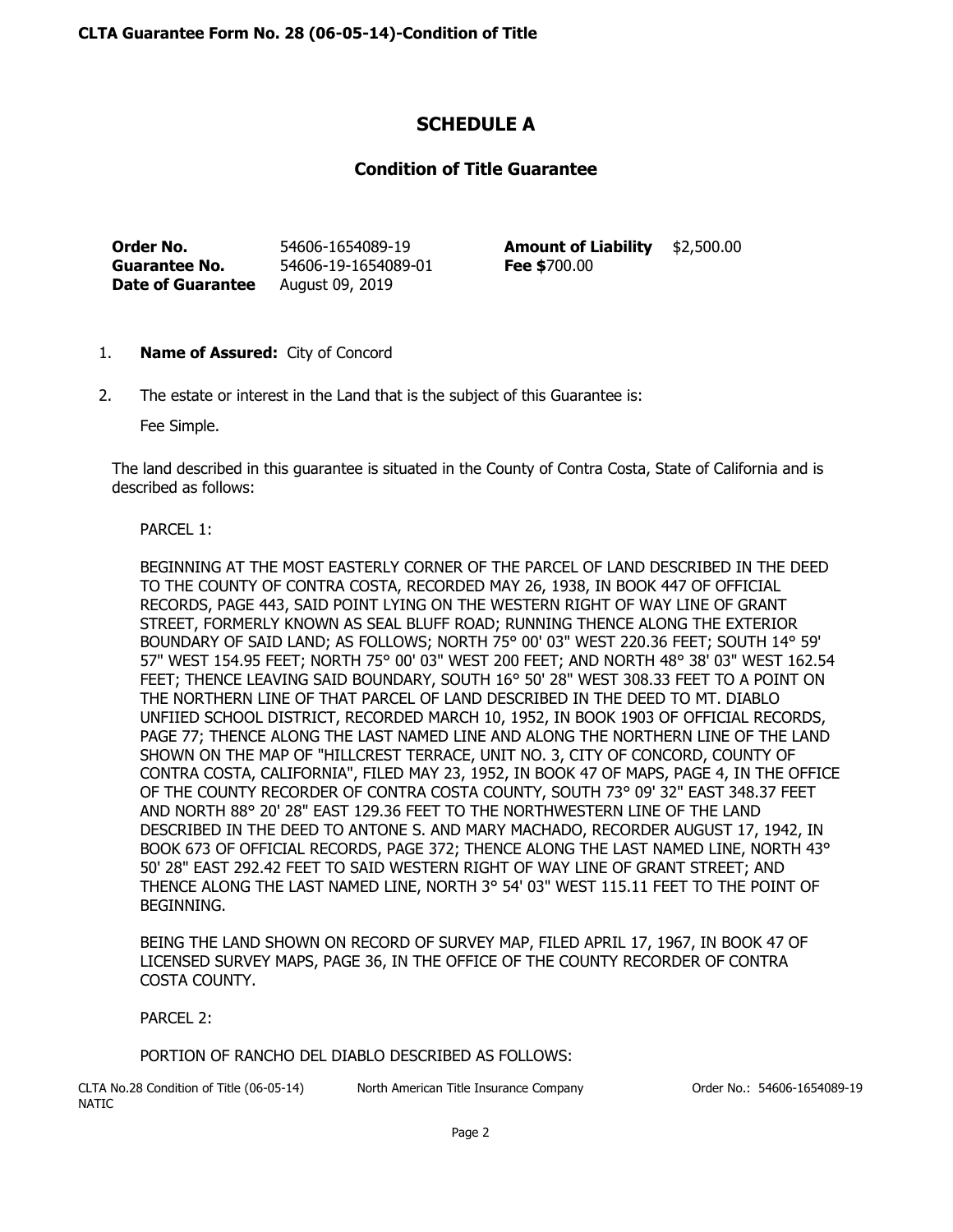BEGINNING ON THE WESTERLY LINE OF GRANT STREET AT THE NORTHEAST CORNER OF THE 3.819 ACRE PARCEL OF LAND DESCRIBED IN THE DEED TO THE CITY OF CONCORD, RECORDED MAY 31, 1967, IN BOOK 5379 OF OFFICIAL RECORDS, AT PAGE 340; THENCE, ALONG THE NORTHERLY LINE OF SAID 3.819 ACRE PARCEL, AS SHOWN ON THE RECORD OF SURVEY MAP, FILED APRIL 17, 1967, IN 47 LSM 36 THE FOLLOWING COURSES; NORTH 75° 00' 03" WEST, 220.36 FEET; SOUTH 14° 59' 57" WEST, 154.95 FEET; NORTH 75° 00' 03" WEST, 200.00 FEET; AND NORTH 48° 38' 03" WEST, 162.54 FEET TO THE SOUTHEASTERLY LINE OF THE 25.13 ACRE PARCEL OF LAND DESCRIBED IN THE DEED TO THE CITY OF CONCORD, RECORDED MAY 31, 1967, IN BOOK 5379 OF OFFICIAL RECORDS, AT PAGE 335; THENCE, ALONG THE SOUTHEASTERLY AND SOUTHERLY LINE OF SAID 25.13 ACRE PARCEL (5379 OR 335), AS SHOWN ON THE RECORD OF SURVEY MAP FILED ON APRIL 17, 1967, IN 47 LSM 33; NORTH 34° 52' 57" EAST, 114.59 FEET AND SOUTH 75° 00' 03" EAST, 518.46 FEET TO SAID WESTERLY LINE OF GRANT STREET; THENCE, SOUTH 3° 54' 03" EAST, ALONG SAID WESTERLY LINE, 26.42 FEET TO THE POINT OF BEGINNING.

BEING ALL THAT PARCEL OF LAND, CONTAINING APPROXIMATELY 1.45 ACRES, DESCRIBED IN THE DEED FROM CALIFORNIA WATER SERVICE COMPANY TO THE COUNTY OF CONTRA COSTA, RECORDED MAY 26, 1938, IN VOLUME 447 OF OFFICIAL RECORDS AT PAGE 443.

APN: 110-550-012 AND 110-550-013

ADDRESS: 3119 GRANT STREET CONCORD, CA

3. Assurances:

According to the Public Records as of the Date of Guarantee,

- (a) Title to said estate or interest in the Land is vested in: City of Concord, a municipal corporation
- (b) Title to said estate or interest is subject to the defects, liens, encumbrances or other matters shown in **Schedule B**, which are not necessarily shown in the order of their priority.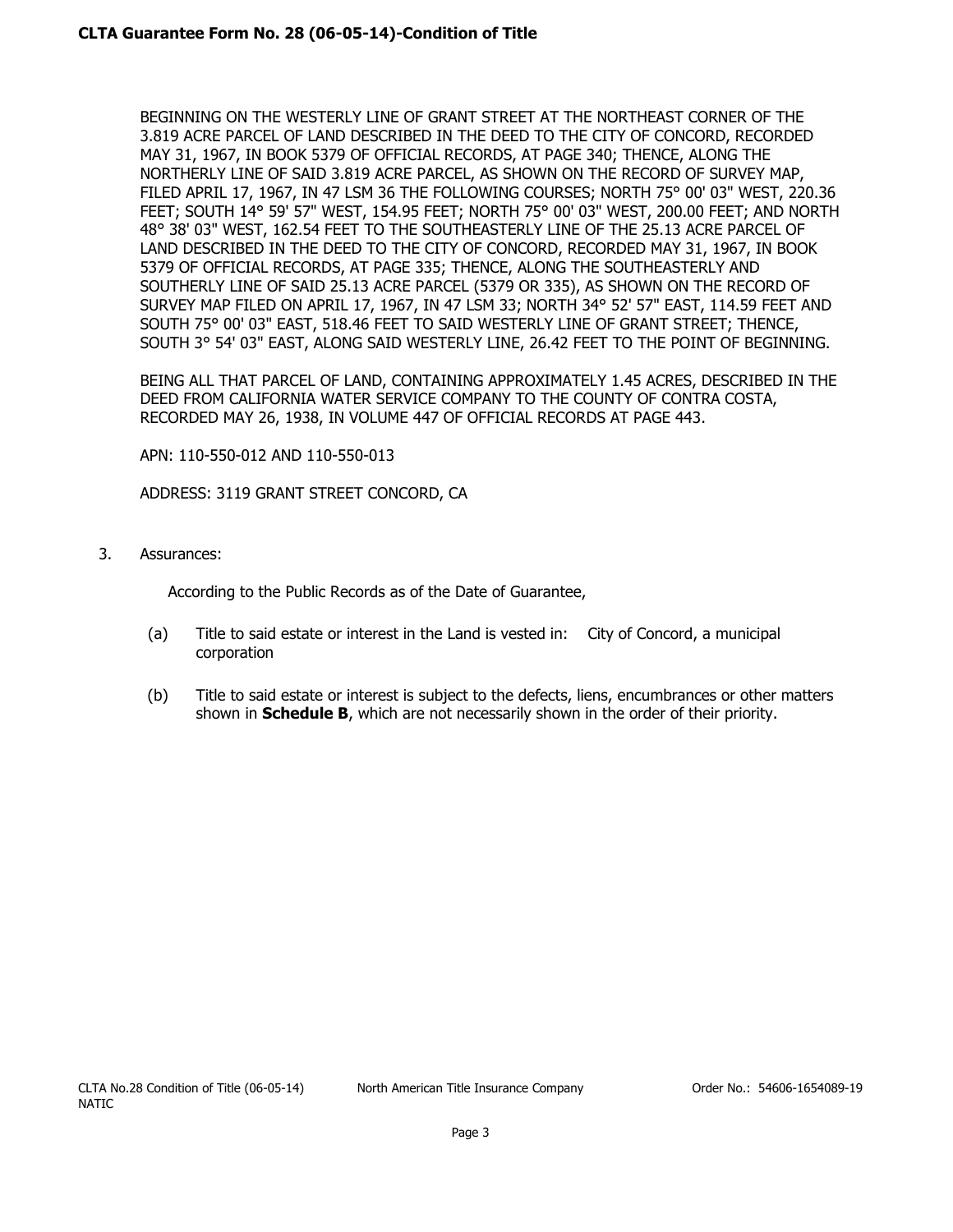Guarantee No. 54606-19-1654089-01

# **SCHEDULE B**

- 1. General and special taxes and assessments for the fiscal year 2019-2020, a lien not yet due or payable.
- 2. General and special taxes and assessments for the fiscal year 2018-2019 are exempt.
- 3. The lien of supplemental taxes, if any, assessed pursuant to Chapter 3.5 commencing with Section 75 of the California Revenue and Taxation Code.
- 4. Water rights, claims or title to water, whether or not shown by the public records.
- 5. An easement for single line of poles, wires and appurtenances and incidental purposes, recorded September 4, 1943 as in Book 742, Page 251 of Official Records. In Favor of: Pacific Gas and Electric Company, A California Corporation
	- Affects: The North portion of Parcel 1
- 6. An easement for steel pipeline and incidental purposes, recorded December 31, 1956 as in Book 2906, Page 244 of Official Records. In Favor of: Southern Pacific Pipelines, Inc., A Corporation

Affects: The North portion of Parcel 1

7. Conditions as contained in the right of way executed by California Water Service Company to Southern Pacific Pipelines Inc., A Corporation recorded December 31, 1956, in Book 2906, of Official Records, Page 244.

Affects: Parcel 1

8. An easement for sanitary sewers and incidental purposes, recorded March 11, 1963 as in Book 4319, Page 255 of Official Records. In Favor of: Contra Costa County Water District, a Political Body

Affects: The Northeast portion of Parcel 1

9. A lease dated May 16, 1962, executed by Contra Costa County Water District, A Public Body, Corporation and Politic as lessor and Mc Culloch Oil Corporation of California as lessee, recorded March 18, 1963 as in Book 4324, Page 186 of Official Records.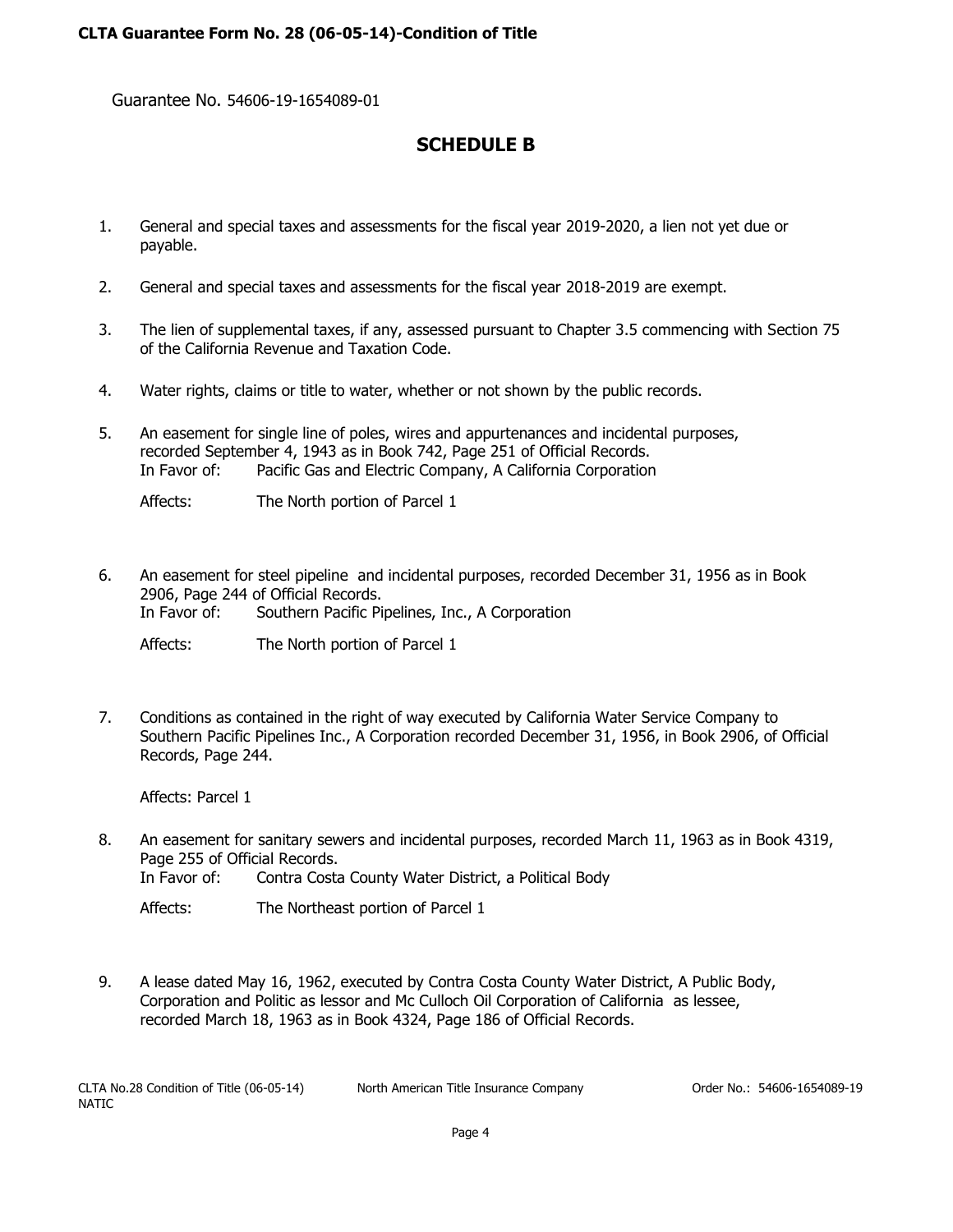## **CLTA Guarantee Form No. 28 (06-05-14)-Condition of Title**

Defects, liens, encumbrances or other matters affecting the leasehold estate, whether or not shown by the public records. Affects: The land and other property.

10. An easement for sanitary sewer pipe line and incidental purposes, recorded October 18, 1966 as in Book 5226, Page 553 of Official Records. In Favor of: City of Concord

Affects: The Southerly portion of Parcel 1 and other property

11. An easement for installation, maintenance and replacement of an underground sanitary sewer line and incidental purposes, recorded March 18, 1953 as in Book 2088, Page 360 of Official Records. In Favor of: City of Concord

Affects: A strip of land ten feet in width over parcel two

- 12. The effect of a map purporting to show the land and other property, filed April 17, 1967 in Book 47, Page 36 of Record of Surveys.
- 13. The effect of a map purporting to show the land and other property, filed April 17, 1967 in Book 47, Page 33 of Record of Surveys.
- 14. Condition as contained in the Grant Deed executed by Contra Costa County to the city of Concord recorded March 19, 1979, in Book 9268, Page 142 of Official Records which recites as follows: In the event said premises are not used and maintaned as provided herein, grantor shall have the right to re-enter and the grantee, its successors and assigns, shall immediately revest all its rights, title, and interest to the grantor.

Affects: Parcel 2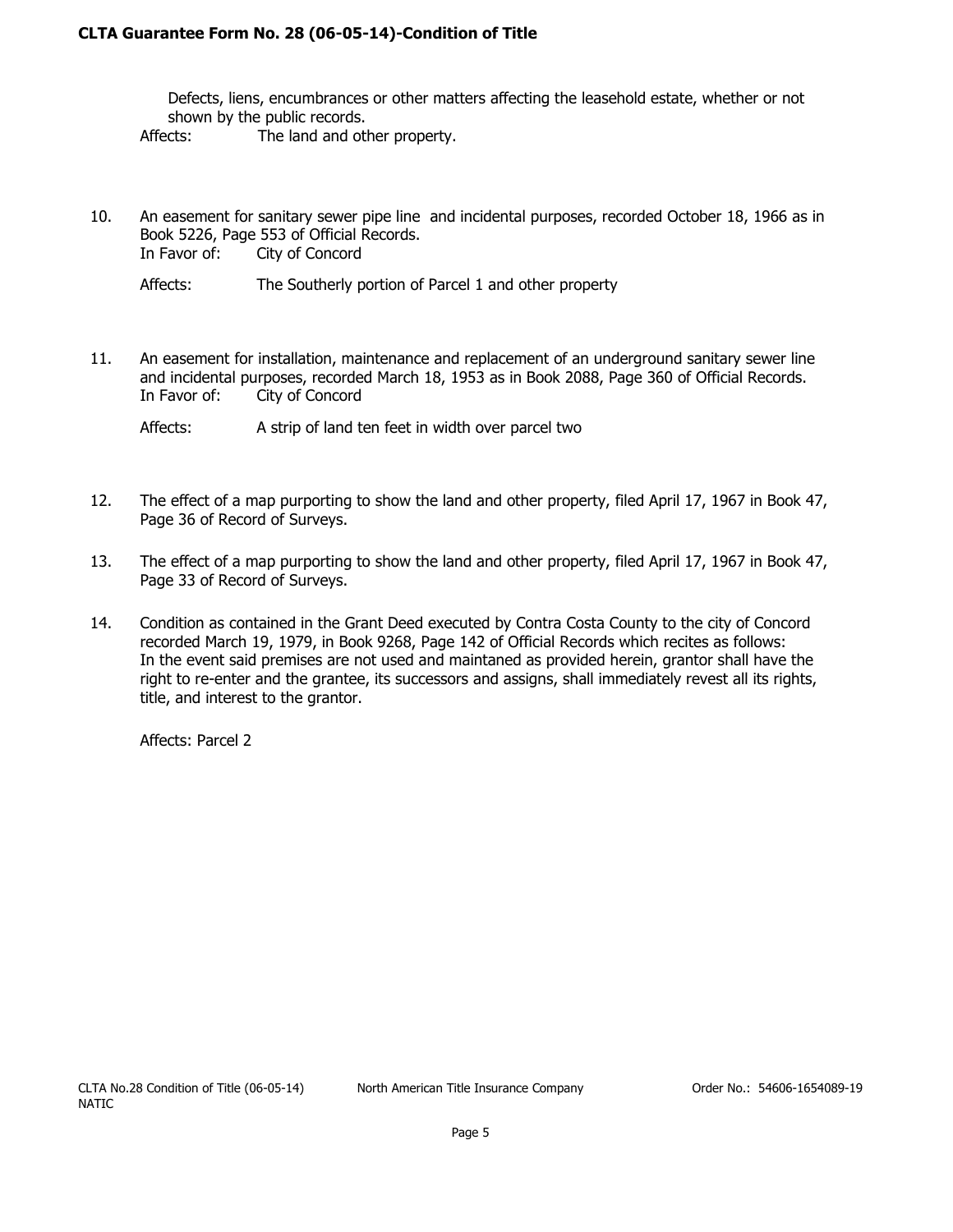#### **EXCLUSIONS FROM COVERAGE**

Except as expressly provided by the assurances in Schedule A, the Company assumes no liability for loss or damage by reason of the following:

- (a) Defects, liens, encumbrances, adverse claims or other matters affecting the title to any property beyond the lines of the Land.
- (b) Defects, liens, encumbrances, adverse claims or other matters, whether or not shown by the Public Records (1) that are created,
- suffered, assumed or agreed to by one or more of the Assureds; or (2) that result in no loss to the Assured.
- (c) Defects, liens, encumbrances, adverse claims or other matters not shown by the Public Records.
- (d) The identity of any party shown or referred to in any of the schedules of this Guarantee.
- (e) The validity, legal effect or priority of any matter shown or referred to in any of the schedules of this Guarantee.
- (f) (1) Taxes or assessments of any taxing authority that levies taxes or assessments on real property; or, (2) proceedings by a public agency which may result in taxes or assessments, or notices of such proceedings, whether or not the matters excluded under (1) or (2) are shown by the records of the taxing authority or by the Public Records.
- (g) (1) Unpatented mining claims; (2) reservations or exceptions in patents or in Acts authorizing the issuance thereof; (3) water rights, claims or title to water, whether or not the matters excluded under (1), (2) or (3) are shown by the Public Records.

#### **GUARANTEE CONDITIONS**

#### **1. Definition of Terms.**

- The following terms when used in the Guarantee mean:
- (a) the "Assured": the party or parties named as the Assured in Schedule A, or on a supplemental writing executed by the Company.
- (b) "Land": the Land described or referred to in Schedule A, and improvements affixed thereto which by law constitute real property. The term "Land" does not include any property beyond the lines of the area described or referred to in Schedule A, nor any right, title, interest, estate or easement in abutting streets, roads, avenues, alleys, lanes, ways or waterways.
- (c) "Mortgage": mortgage, deed of trust, trust deed, or other security instrument.
- (d) "Public Records": those records established under California statutes at Date of Guarantee for the purpose of imparting constructive notice of matters relating to real property to purchasers for value and without knowledge.
- (e) "Date of Guarantee": the Date of Guarantee set forth in Schedule A.
- (f) "Amount of Liability": the Amount of Liability as stated in Schedule A.

#### **2. Notice of Claim to be Given by Assured.**

The Assured shall notify the Company promptly in writing in case knowledge shall come to the Assured of any assertion of facts, or claim of title or interest that is contrary to the assurances set forth in Schedule A Schedule A and that might cause loss or damage for which the Company may be liable under this Guarantee. If prompt notice shall not be given to the Company, then all liability of the Company shall terminate with regard to the matter or matters for which prompt notice is required; provided, however, that failure to notify the Company shall in no case prejudice the rights of the Assured under this Guarantee unless the Company shall be prejudiced by the failure and then only to the extent of the prejudice.

#### **3. No Duty to Defend or Prosecute.**

The Company shall have no duty to defend or prosecute any action or proceeding to which the Assured is a party, notwithstanding the nature of any allegation in such action or proceeding.

#### 4. **Company's Option to Defend or Prosecute Actions; Duty of Assured to Cooperate.**

Even though the Company has no duty to defend or prosecute as set forth in Paragraph 3 above:

- (a) The Company shall have the right, at its sole option and cost, to institute and prosecute any action or proceeding, interpose a defense, as limited in Paragraph 4 (b), or to do any other act which in its opinion may be necessary or desirable to establish the correctness of the assurances set forth in Schedule A or to prevent or reduce loss or damage to the Assured. The Company may take any appropriate action under the terms of this Guarantee, whether or not it shall be liable hereunder, and shall not thereby concede liability or waive any provision of this Guarantee. If the Company shall exercise its rights under this paragraph, it shall do so diligently.
- (b) If the Company elects to exercise its options as stated in Paragraph 4(a) the Company shall have the right to select counsel of its choice (subject to the right of the Assured to object for reasonable cause) to represent the Assured and shall not be liable for and will not pay the fees of any other counsel, nor will the Company pay any fees, costs or expenses incurred by an Assured in the defense of those causes of action which allege matters not covered by this Guarantee.
- (c) Whenever the Company shall have brought an action or interposed a defense as permitted by the provisions of this Guarantee, the Company may pursue any litigation to final determination by a court of competent jurisdiction and expressly reserves the right, in its sole discretion, to appeal from an adverse judgment or order.
- (d) In all cases where this Guarantee permits the Company to prosecute or provide for the defense of any action or proceeding, the Assured shall secure to the Company the right to so prosecute or provide for the defense of any action or proceeding, and all appeals therein, and permit the Company to use, at its option, the name of the Assured for this purpose. Whenever requested by the Company, the Assured, at the Company's expense, shall give the Company all reasonable aid in any action or proceeding, securing evidence, obtaining witnesses, prosecuting or defending the action or lawful act which in the opinion of the Company may be necessary or desirable to establish the correctness of the assurances set forth in Schedule A or to prevent or reduce loss or damage to the Assured.. If the Company is prejudiced by the failure of the Assured to furnish the required cooperation, the Company's obligations to the Assured under the Guarantee shall terminate.

CLTA No.28 Condition of Title (06-05-14) NATIC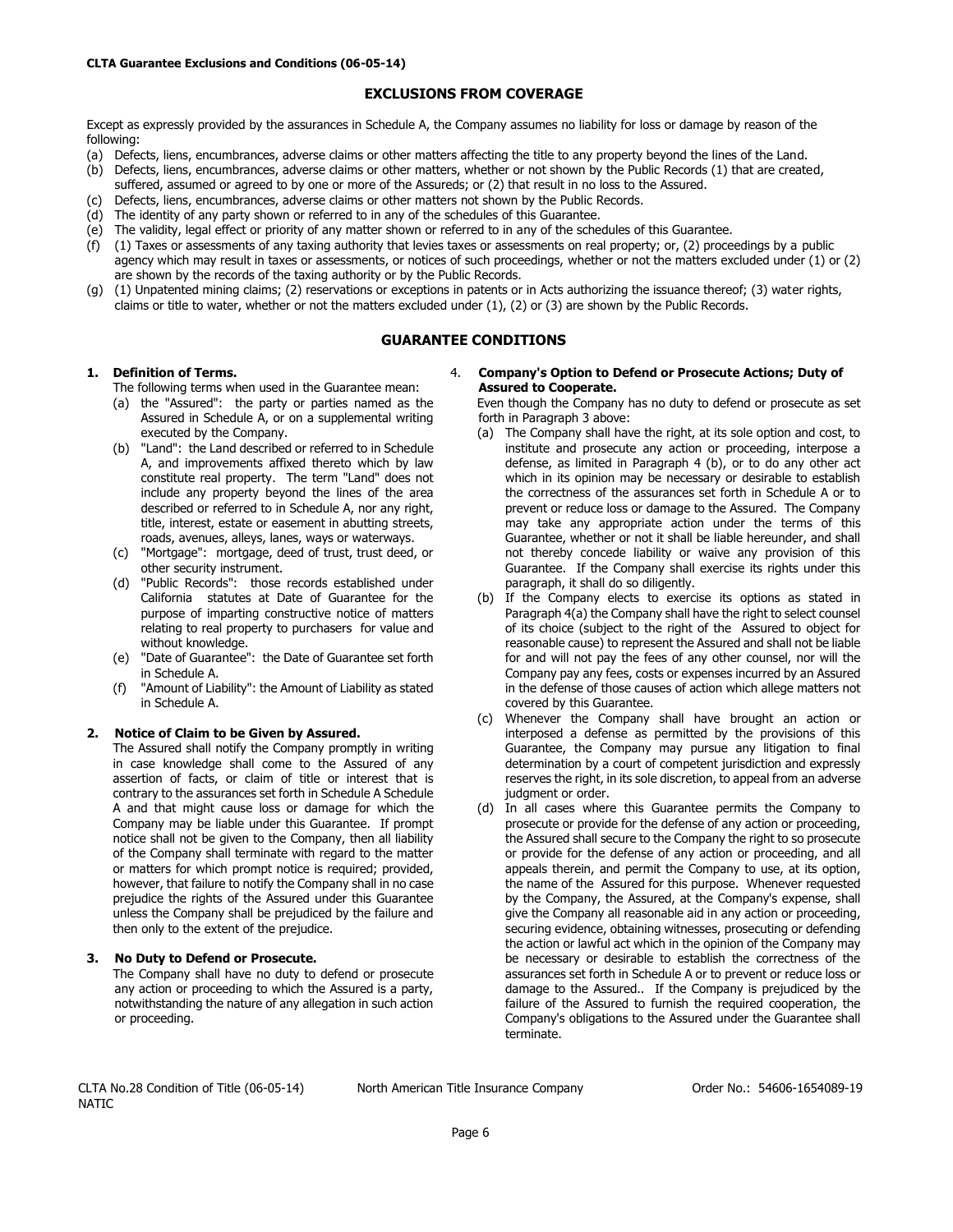#### **5. Proof of Loss or Damage.**

- (a) In the event the Company is unable to determine the amount of loss or damage, the Company may, at its option, require as a condition of payment that the Assured furnish a signed proof of loss. The proof of loss must describe the defect, lien, encumbrance, or other matter that constitutes the basis of loss or damage and shall state, to the extent possible, the basis of calculating the amount of the loss or damage.
- (b) In addition, the Assured may reasonably be required to submit to examination under oath by any authorized representative of the Company and shall produce for examination, inspection and copying, at such reasonable times and places as may be designated by any authorized representative of the Company, all records, books, ledgers, checks, correspondence and memoranda, whether bearing a date before or after Date of Guarantee, which reasonably pertain to the loss or damage. Further, if requested by any authorized representative of the Company, the Assured shall grant its permission, in writing, for any authorized representative of the Company to examine, inspect and copy all records, books, ledgers, checks, correspondence and memoranda in the custody or control of a third party, which reasonably pertain to the loss or damage. All information designated as confidential by the Assured provided to the Company pursuant to this paragraph shall not be disclosed to others unless, in the reasonable judgment of the Company, it is necessary in the administration of the claim. Failure of the Assured to submit for examination under oath, produce other reasonably requested information or grant permission to secure reasonably necessary information from third parties as required in the above paragraph, unless prohibited by law or governmental regulation, shall terminate any liability of the Company under this Guarantee to the Assured for that claim.

#### **6. Options to Pay or Otherwise Settle Claims: Termination of Liability.**

In case of a claim under this Guarantee, the Company shall have the following additional options:

- (a) To pay or tender payment of the Amount of Liability together with any costs, attorneys' fees, and expenses incurred by the Assured that were authorized by the Company up to the time of payment or tender of payment and that the Company is obligated to pay.
- (b) To pay or otherwise settle with the Assured any claim assured against under this Guarantee. In addition, the Company will pay any costs, attorneys' fees, and expenses incurred by the Assured that were authorized by the Company up to the time of payment or tender of payment and that that the Company is obligated to pay; or
- (c) To pay or otherwise settle with other parties for the loss or damage provided for under this Guarantee, together with any costs, attorneys' fees, and expenses incurred by the Assured that were authorized by the Company up to the time of payment and that the Company is obligated to pay.

Upon the exercise by the Company of either of the options provided for in 6 (a), (b) or (c) of this paragraph the Company's obligations to the Assured under this Guarantee for the claimed loss or damage, other than the payments required to be made, shall terminate, including any duty to continue any and all litigation initiated by the Company pursuant to Paragraph 4.

#### **7. Limitation of Liability.**

- (a) This Guarantee is a contract of Indemnity against actual monetary loss or damage sustained or incurred by the Assured claimant who has suffered loss or damage by reason of reliance upon the assurances set forth in Schedule A and only to the extent herein described, and subject to the Exclusions From Coverage of this Guarantee.
- (b) If the Company, or the Assured under the direction of the Company at the Company's expense, removes the alleged defect, lien or, encumbrance or cures any other matter assured against by this Guarantee in a reasonably diligent manner by any method, including litigation and the completion of any appeals therefrom, it shall have fully performed its obligations with respect to that matter and shall not be liable for any loss or damage caused thereby.
- (c) In the event of any litigation by the Company or with the Company's consent, the Company shall have no liability for loss or damage until there has been a final determination by a court of competent jurisdiction, and disposition of all appeals therefrom.
- (d) The Company shall not be liable for loss or damage to the Assured for liability voluntarily assumed by the Assured in settling any claim or suit without the prior written consent of the Company.

#### **8. Reduction of Liability or Termination of Liability.**

All payments under this Guarantee, except payments made for costs, attorneys' fees and expenses pursuant to Paragraph 4 shall reduce the Amount of Liability under this Guarantee pro tanto.

#### **9. Payment of Loss.**

- (a) No payment shall be made without producing this Guarantee for endorsement of the payment unless the Guarantee has been lost or destroyed, in which case proof of loss or destruction shall be furnished to the satisfaction of the Company.
- (b) When liability and the extent of loss or damage has been definitely fixed in accordance with these Conditions, the loss or damage shall be payable within thirty (30) days thereafter.

#### **10. Subrogation Upon Payment or Settlement.**

Whenever the Company shall have settled and paid a claim under this Guarantee, all right of subrogation shall vest in the Company unaffected by any act of the Assured claimant.

The Company shall be subrogated to and be entitled to all rights and remedies which the Assured would have had against any person or property in respect to the claim had this Guarantee not been issued. If requested by the Company, the Assured shall transfer to the Company all rights and remedies against any person or property necessary in order to perfect this right of subrogation. The Assured shall permit the Company to sue, compromise or settle in the name of the Assured and to use the name of the Assured in any transaction or litigation involving these rights or remedies.

If a payment on account of a claim does not fully cover the loss of the Assured the Company shall be subrogated to all rights and remedies of the Assured after the Assured shall have recovered its principal, interest, and costs of collection.

CLTA No.28 Condition of Title (06-05-14) NATIC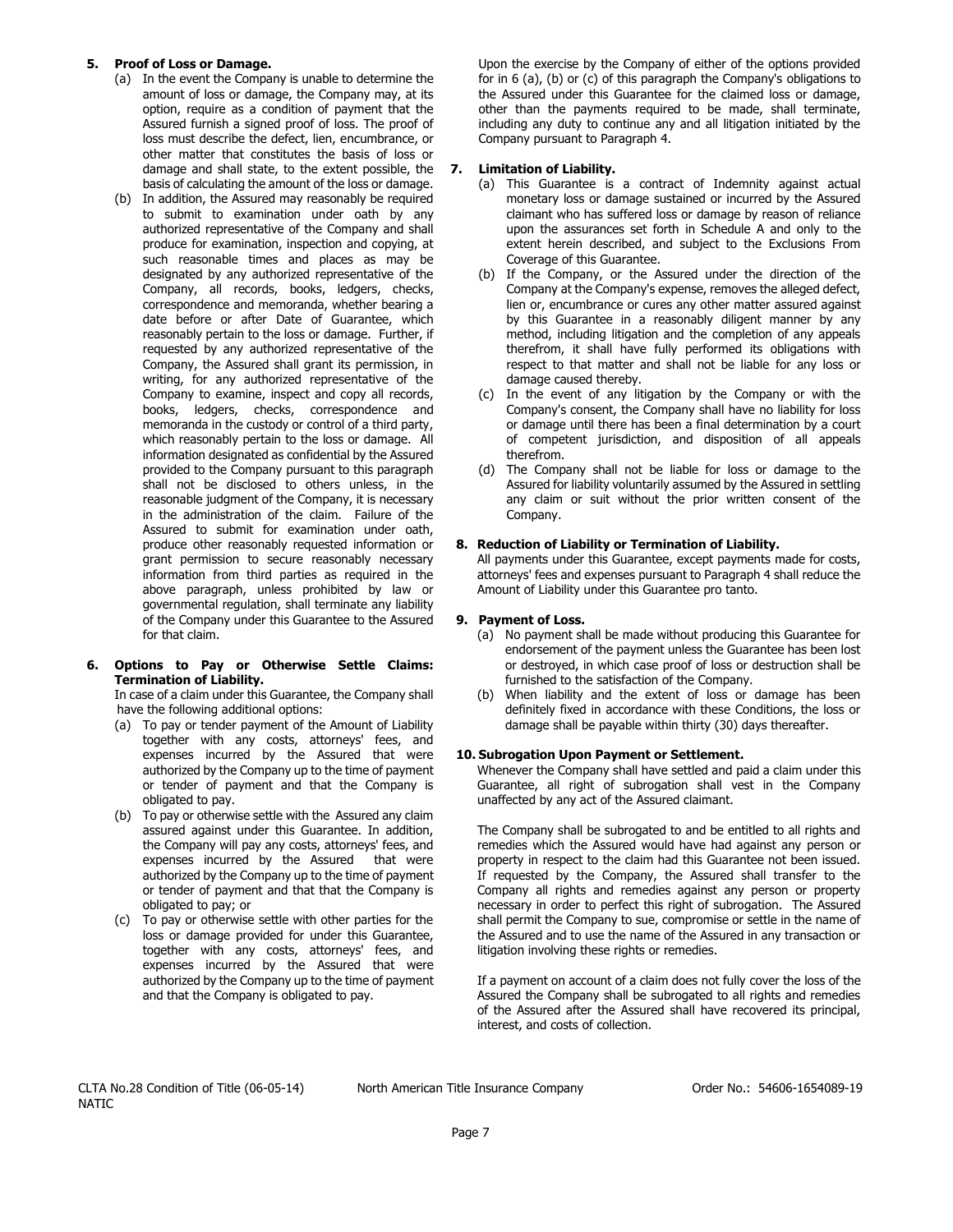#### **11. Arbitration.**

Either the Company or the Assured may demand that the claim or controversy shall be submitted to arbitration pursuant to the Title Insurance Arbitration Rules of the American Land Title Association ("Rules"). Except as provided in the Rules, there shall be no joinder or consolidation with claims or controversies of other persons. Arbitrable matters may include, but are not limited to, any controversy or claim between the Company and the Assured arising out of or relating to this Guarantee, any service of the Company in connection with its issuance or the breach of a Guarantee provision, or to any other controversy or claim arising out of the transaction giving rise to this Guarantee. All arbitrable matters when the amount of liability is \$2,000,000 or less shall be arbitrated at the option of either the Company or the Assured. All arbitrable matters when the amount of liability is in excess of \$2,000,000 shall be arbitrated only when agreed to by both the Company and the Assured. Arbitration pursuant to this Guarantee and under the Rules shall be binding upon the parties. Judgment upon the award rendered by the Arbitrator(s) may be entered in any court of competent jurisdiction.

#### **12. Liability Limited to This Guarantee; Guarantee Entire Contract.**

- (a) This Guarantee together with all endorsements, if any, attached hereto by the Company is the entire Guarantee and contract between the Assured and the Company. In interpreting any provision of this Guarantee, this Guarantee shall be construed as a whole.
- (b) Any claim of loss or damage, whether or not based on negligence, or any action asserting such claim, shall be restricted to this Guarantee.
- (c) No amendment of or endorsement to this Guarantee can be made except by a writing endorsed hereon or attached hereto signed by either the President, a Vice President, the Secretary, an Assistant Secretary, or validating officer or authorized signatory of the Company.

#### **13. Severability**

In the event any provision of this Guarantee, in whole or in part, is held invalid or unenforceable under applicable law, the Guarantee shall be deemed not to include that provision or such part held to be invalid, but all other provisions shall remain in full force and effect.

#### **14. Choice of Law; Forum**

(a) Choice of Law: The Assured acknowledges the Company has underwritten the risks covered by this Guarantee and determined the premium charged therefor in reliance upon the law affecting interests in real property and applicable to the interpretation, rights, remedies, or enforcement of Guaranties of the jurisdiction where the Land is located.

Therefore, the court or an arbitrator shall apply the law of the jurisdiction where the Land is located to determine the validity of claims that are adverse to the Assured and to interpret and enforce the terms of this Guarantee. In neither case shall the court or arbitrator apply its conflicts of law principles to determine the applicable law.

(b) Choice of Forum: Any litigation or other proceeding brought by the Assured against the Company must be filed only in a state or federal court within the United States of America or its territories having appropriate jurisdiction.

#### **15. Notices, Where Sent.**

All notices required to be given the Company and any statement in writing required to be furnished the Company shall include the number of this Guarantee and shall be addressed to the Company at **North American Title Insurance Company, Attn: Claims, 1855 Gateway Boulevard, Suite 600, Concord, CA 94520 (800) 869-3434 Western States or (800) 374-8475 Eastern States.**

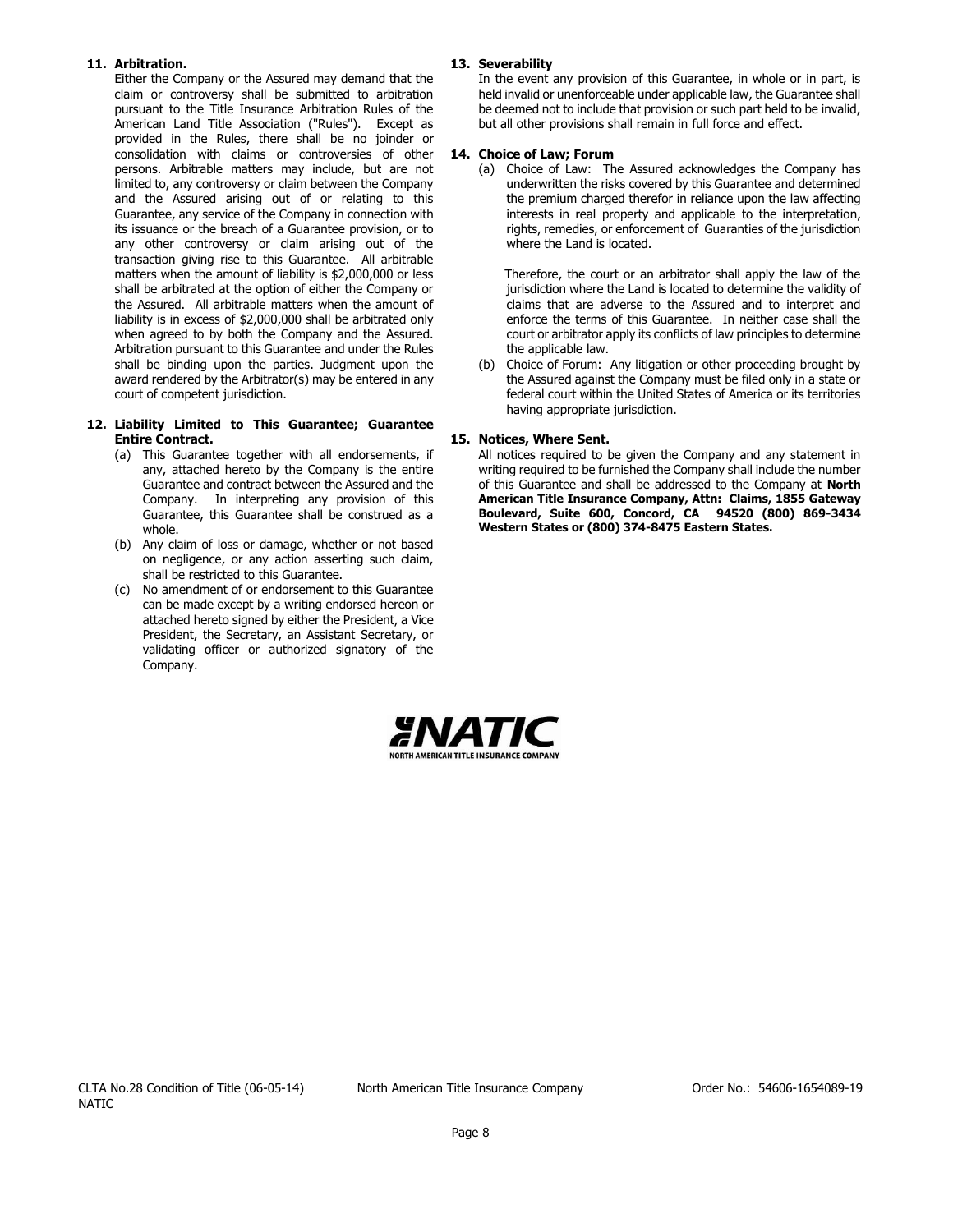# **Privacy Policy Rev. 01/07/2019**

# **The States Title Family of Companies**

| <b>FACTS</b>                                                               | WHAT DOES THE STATES TITLE FAMILY OF COMPANIES DO WITH YOUR PERSONAL                                                                                  |                |                |  |
|----------------------------------------------------------------------------|-------------------------------------------------------------------------------------------------------------------------------------------------------|----------------|----------------|--|
|                                                                            | <b>INFORMATION?</b>                                                                                                                                   |                |                |  |
| Why?                                                                       | Financial companies choose how they share your personal information. Federal law gives                                                                |                |                |  |
|                                                                            | consumers the right to limit some, but not all, sharing. Federal law also requires us to tell you                                                     |                |                |  |
|                                                                            | how we collect, share, and protect your personal information. Please read this notice carefully                                                       |                |                |  |
|                                                                            | to understand what we do.                                                                                                                             |                |                |  |
| What?                                                                      | The types of personal information we collect and share depend on the product or service you                                                           |                |                |  |
|                                                                            | have with us. This information can include:                                                                                                           |                |                |  |
|                                                                            | Social Security number and income                                                                                                                     |                |                |  |
|                                                                            | Transaction history and payment history<br>$\bullet$                                                                                                  |                |                |  |
|                                                                            | Purchase history and account balances                                                                                                                 |                |                |  |
| How?                                                                       | All financial companies need to share customers' personal information to run their everyday                                                           |                |                |  |
|                                                                            | business. In the section below, we list the reasons financial companies can share their                                                               |                |                |  |
|                                                                            | customers' personal information, the reasons the States Title Family of Companies ("ST")<br>chooses to share, and whether you can limit this sharing. |                |                |  |
|                                                                            | Reasons we can share your personal information                                                                                                        | <b>Does ST</b> | Can you limit  |  |
|                                                                            |                                                                                                                                                       | share?         | this sharing?  |  |
|                                                                            | For our everyday business purposes                                                                                                                    | Yes            | No             |  |
| Such as to process your transactions, maintain your account(s), respond to |                                                                                                                                                       |                |                |  |
| court orders and legal investigations, or report to credit bureaus         |                                                                                                                                                       |                |                |  |
|                                                                            |                                                                                                                                                       |                |                |  |
| For our marketing purposes                                                 |                                                                                                                                                       | Yes            | N <sub>0</sub> |  |
| To offer our products and services to you                                  |                                                                                                                                                       |                |                |  |
|                                                                            |                                                                                                                                                       |                |                |  |
| For joint marketing with other financial companies                         |                                                                                                                                                       | No             | We don't share |  |
|                                                                            |                                                                                                                                                       |                |                |  |
|                                                                            | For our affiliates' everyday business purposes                                                                                                        | Yes            | <b>No</b>      |  |
| Information about your transactions and experiences                        |                                                                                                                                                       |                |                |  |
|                                                                            | For our affiliates' everyday business purposes                                                                                                        | No             | We don't share |  |
| Information about your creditworthiness                                    |                                                                                                                                                       |                |                |  |
|                                                                            |                                                                                                                                                       |                |                |  |
| For our affiliates to market to you                                        |                                                                                                                                                       | No             | We don't share |  |
|                                                                            |                                                                                                                                                       |                |                |  |
| For nonaffiliates to market to you                                         |                                                                                                                                                       | No             | We don't share |  |
|                                                                            |                                                                                                                                                       |                |                |  |
|                                                                            |                                                                                                                                                       |                |                |  |
| Questions?                                                                 | Call 1 (650) 419-3827                                                                                                                                 |                |                |  |
|                                                                            |                                                                                                                                                       |                |                |  |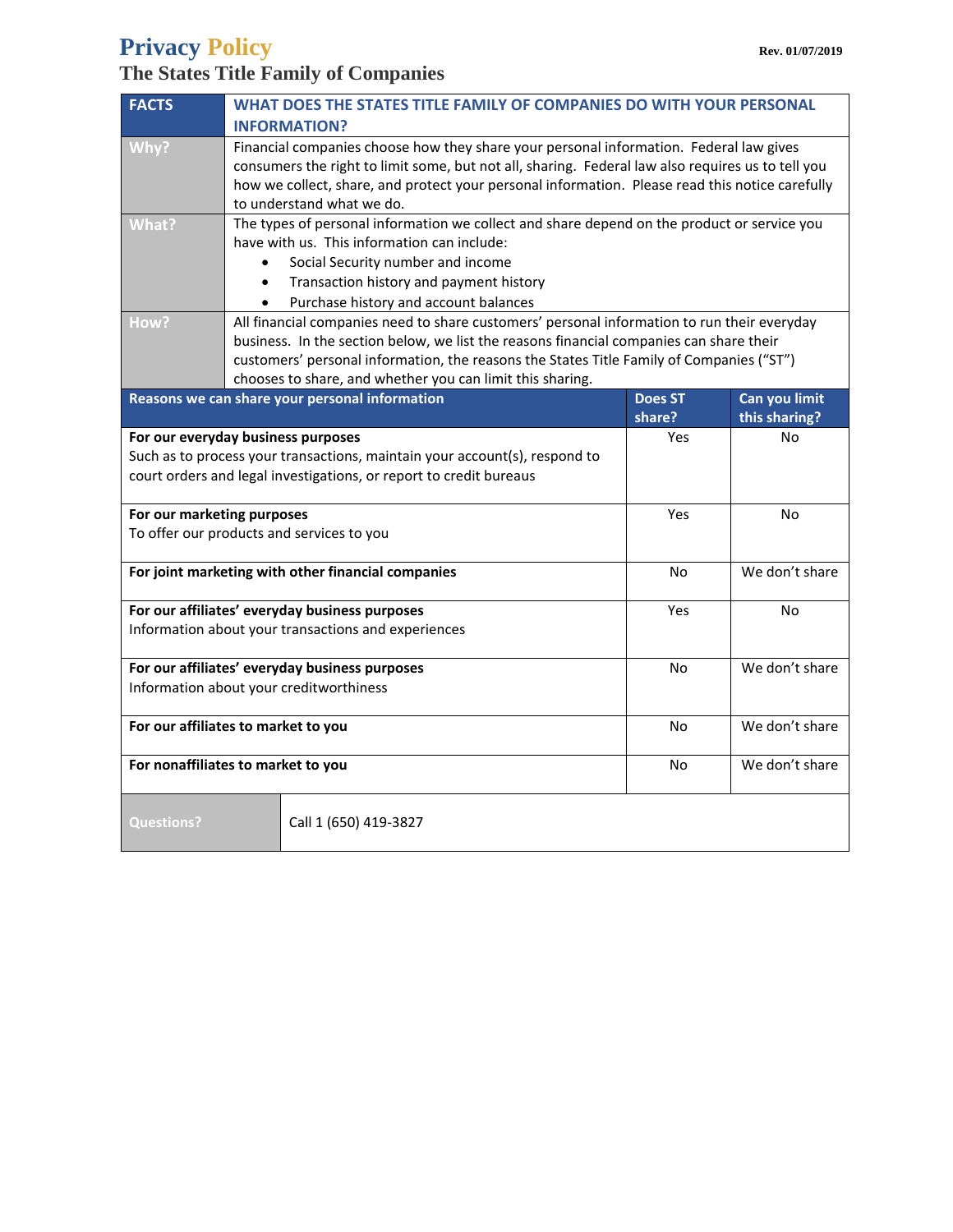| Page 2                             |                                                                              |  |  |
|------------------------------------|------------------------------------------------------------------------------|--|--|
| Who we are                         |                                                                              |  |  |
| Who is providing this notice?      | The States Title Family of Companies (identified below), which offers        |  |  |
|                                    | title insurance and settlement services.                                     |  |  |
| What we do                         |                                                                              |  |  |
| How does ST protect my personal    | To protect your personal information from unauthorized access and            |  |  |
| information?                       | use, we use security measures that comply with federal law. These            |  |  |
|                                    | measures include computer safeguards and secure files and buildings.         |  |  |
| How does ST collect my personal    | We collect your personal information, for example, when you                  |  |  |
| information?                       | Apply for insurance;<br>$\bullet$                                            |  |  |
|                                    | Apply for financing;<br>$\bullet$                                            |  |  |
|                                    | Give us your contact information<br>$\bullet$                                |  |  |
|                                    | Provide your mortgage information<br>$\bullet$                               |  |  |
|                                    | Show your government-issued ID                                               |  |  |
|                                    | We also collect your personal information from others, such as credit        |  |  |
|                                    | bureaus, affiliates, or other companies.                                     |  |  |
| Why can't I limit all sharing?     | Federal law gives you the right to limit only                                |  |  |
|                                    | Sharing for affiliates' everyday business purposes -<br>$\bullet$            |  |  |
|                                    | information about your creditworthiness                                      |  |  |
|                                    | Affiliates from using your information to market to you<br>$\bullet$         |  |  |
|                                    | Sharing for nonaffiliates to market to you                                   |  |  |
|                                    | State laws and individual companies may give you additional rights to        |  |  |
|                                    | limit sharing.                                                               |  |  |
| What happens when I limit sharing  | Your choices will apply to everyone on your account - unless you tell us     |  |  |
| for an account I hold jointly with | otherwise.                                                                   |  |  |
| someone else?                      |                                                                              |  |  |
| <b>Definitions</b>                 |                                                                              |  |  |
| <b>Affiliates</b>                  | Companies related by common ownership or control. They can be                |  |  |
|                                    | financial and nonfinancial companies.                                        |  |  |
| <b>Nonaffiliates</b>               | Companies not related by common ownership or control. They can be            |  |  |
|                                    | financial and nonfinancial companies.                                        |  |  |
|                                    | Nonaffiliates we share with can include collection agencies, IT<br>$\bullet$ |  |  |
|                                    | service providers, companies that perform marketing services                 |  |  |
|                                    | on our behalf, and consumer reporting agencies.                              |  |  |
| Joint marketing                    | A formal agreement between nonaffiliated financial companies that            |  |  |
|                                    | together market financial products or services to you.                       |  |  |
|                                    | ST doesn't jointly market.                                                   |  |  |

The States Title Family of Companies consists of the following entities**:**

States Title Holding Inc. States Title, Inc. States Title Insurance Company States Title Insurance Company of California States Title Agency, Inc. Spear Agency Acquisition Inc. Title Agency Holdco, LLC

North American Title Company North American Title Company, Inc. North American Title Company of Colorado North American Title Insurance Company North American Services, LLC North American Title Agency, Inc. North American Title, LLC North American Title Company, LLC NASSA LLC North American Asset Development, LLC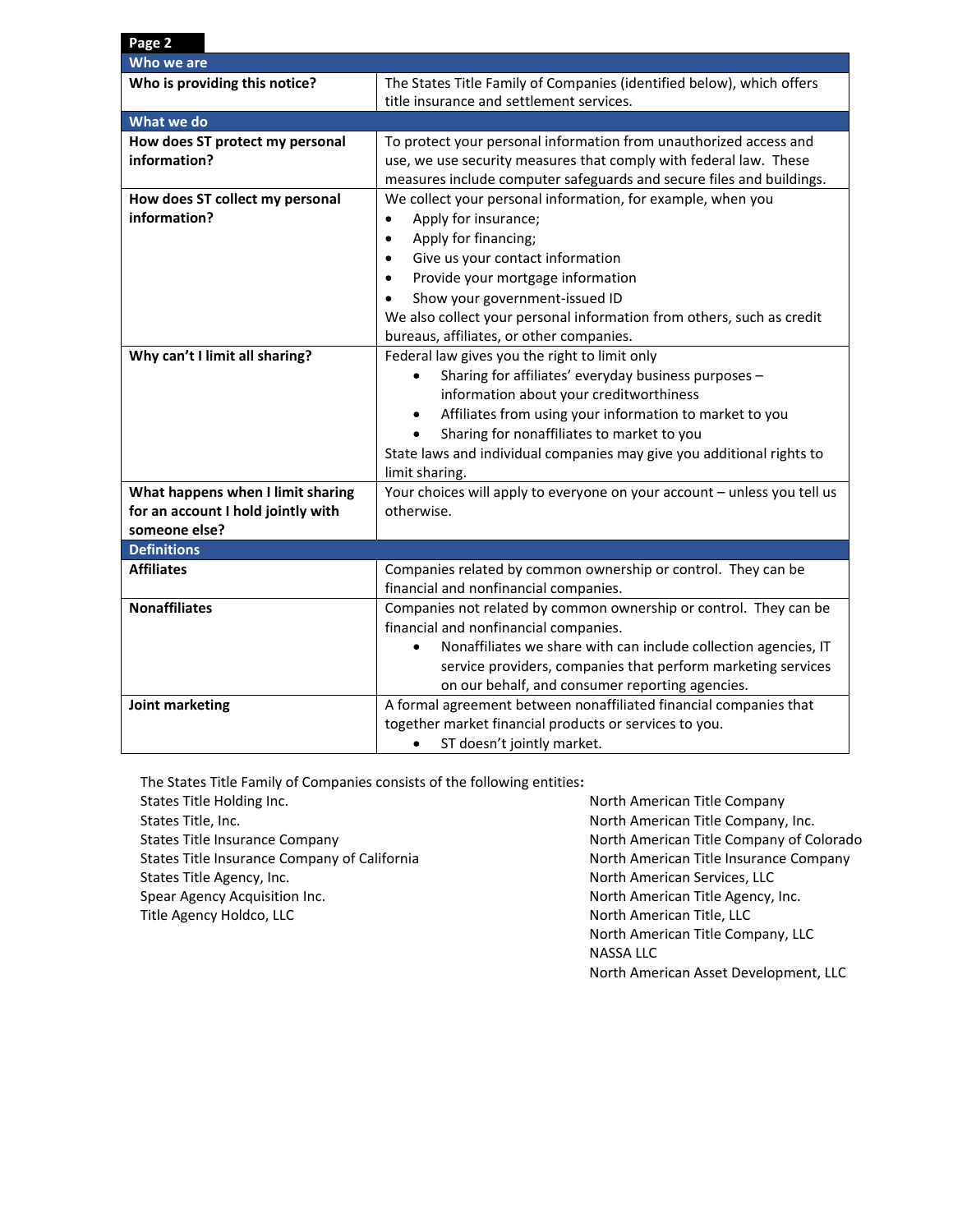$\sim \alpha_{\rm 20}^2$  $\ddot{\phantom{0}}$  $\ddot{\phantom{a}}$  $\ddot{\phantom{0}}$ 79 35315 MAR 19 1979 When recorded<br>mail to:<br>City Clerk<br>1950 Parkside<br>Concord, CA 94519 CITY OF CONCORD **500K 9268 PAGE 142** DEED OR GRANT CERTIFICATE NO. 1281 This is to certify that the interest in real property conveyed by the deed or grant dated March 6, 1979 from<br>the State of Callifornia Contra Costa County, a political subdivision of to the City of Concord, a general law city in the County of Contra Costa, State of California, is hereby accepted by order of the City Council on the 11th day of April, 1960, and the grantee consents to recordation thereof by its duly authorized officer. Dated:  $3/13/29$ City Manager, City of Concord ---------------I hereby certify that the foregoing certificate of acceptance was duly and regularly executed by F. A. Stewart, known to me to be the duly appointed and acting City Manager of the City of Concord, on the 13th day of March 19 79. الکیر City Clerk, City of Concord  $(SEAL)$ άνευ RECORDED AT REQUEST OF Attorn  $4.1 - 17$ esc nuo. ⇐ Ŕ Director of Public Works MAR 19 1979 CONTRA COSTA COLLOCK AND CONTRA COSTA RECORDS PW-164 NOV 77 PH: 110-550-013 **START TO AN ABOVE DENTE AVENUE DE RAMARA**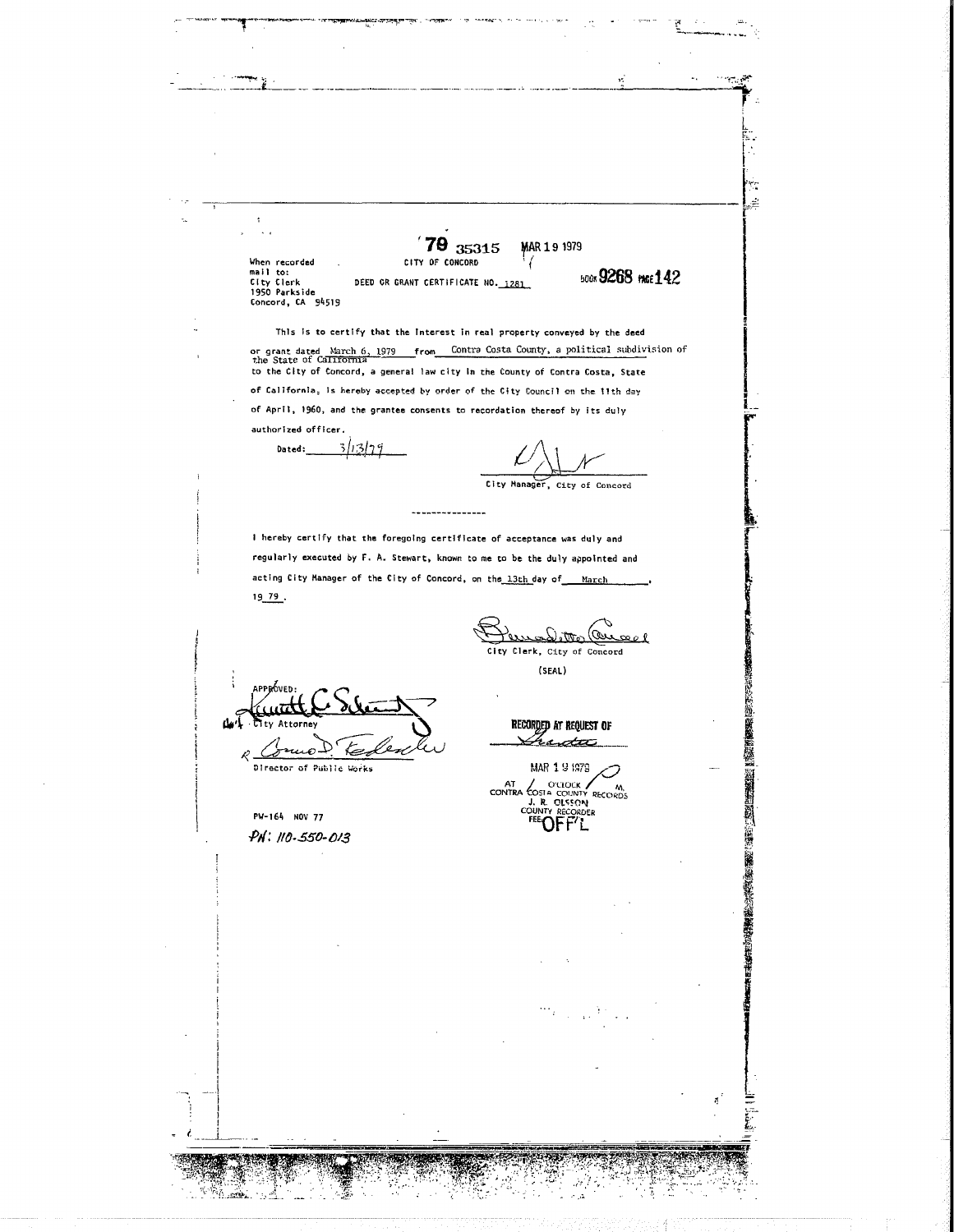IN THE BOARD OF SUPERVISORS CONTRA COSTA COUNTY, STATE OF CALIFORNIA E03x9268 PACE143

Re: Conveying County Property<br>to the City of Concord<br>(Pacheco Adobe - 3119 Grant St. W.O. 5422-658

RESCLUTION NO. 79/ 244

 $\sim$   $\sim$ 

The Board of Supervisors of Contra Costa County RESOLVES THAT:

On February 13, 1979 this Board, by at least a four-fifths vote, duly<br>by deed and adopted Resolution No. 79/ 154 declaring its intention to convey<br>by deed to the City of Concord, a municipal corporation, the real property<br>

The affidavit of publication on file with this Board discloses, and<br>this Board expressly finds, that the notice of adoption of said resolution<br>was duly and regularly given in accordance with the provisions of Government<br>C circulation published in the County; and

This Board by that resolution expressly found that the property<br>therein described was no longer needed for County purposes; and

A conveyance by deed to the City of Concord of the real property<br>described in said resolution as being the parcel of land described in deed<br>to Contra Costa County recorded Nay 26, 1938 in 447 OR 443, be executed and<br>delive

The Chairman of this Board is authorized and directed to execute said<br>conveyance for and on behalf of this County and cause it to be delivered to<br>the City of Concord for acceptance and recording.

PASSED on March 6, 1979 by at least a four-fifths (4/5) vote of the<br>full Board.

SEAL AFFIXED

環境

 $-46$ erik<br>Prim Y.

 $\mathcal{A}_{\mu}$  .  $\mathcal{F}^{\mathcal{F}}_{\mathcal{F}^{\mathcal{F}}}$  (国内の現代の)の (国内の)の) (国内の) (国内の) (国内の) (国内の) (国内の) (国内の)

Learning March 1961<br>TEED COPY on the second term of the original description of the second<br>random term of a and that it was passed as abouted by the Board of single<br>ressers of Contra Coolar Contract in the second term of by Deputy Circa.<br>Leclen Helent . March 6, 1979

CERTIFIED COPY

Helen H. Kent

Originator: Public Morks Department<br>Real Property Division

cc: City of Concord (via RP)<br>County Administrator Pecorder (via R/P)<br>CCC Horseman's Assoc. (Lessee)<br>3119 Grant St., Concord

2014年10月14日

RESGLATION NO. 79/12PAA

**REGISTER COMMUNISTIC COMMUNIST PROPERTY AND INCOME.** 

 $\mathbb{Z}_{\mathbb{Z}_{2}}$ 

الموارقين البراز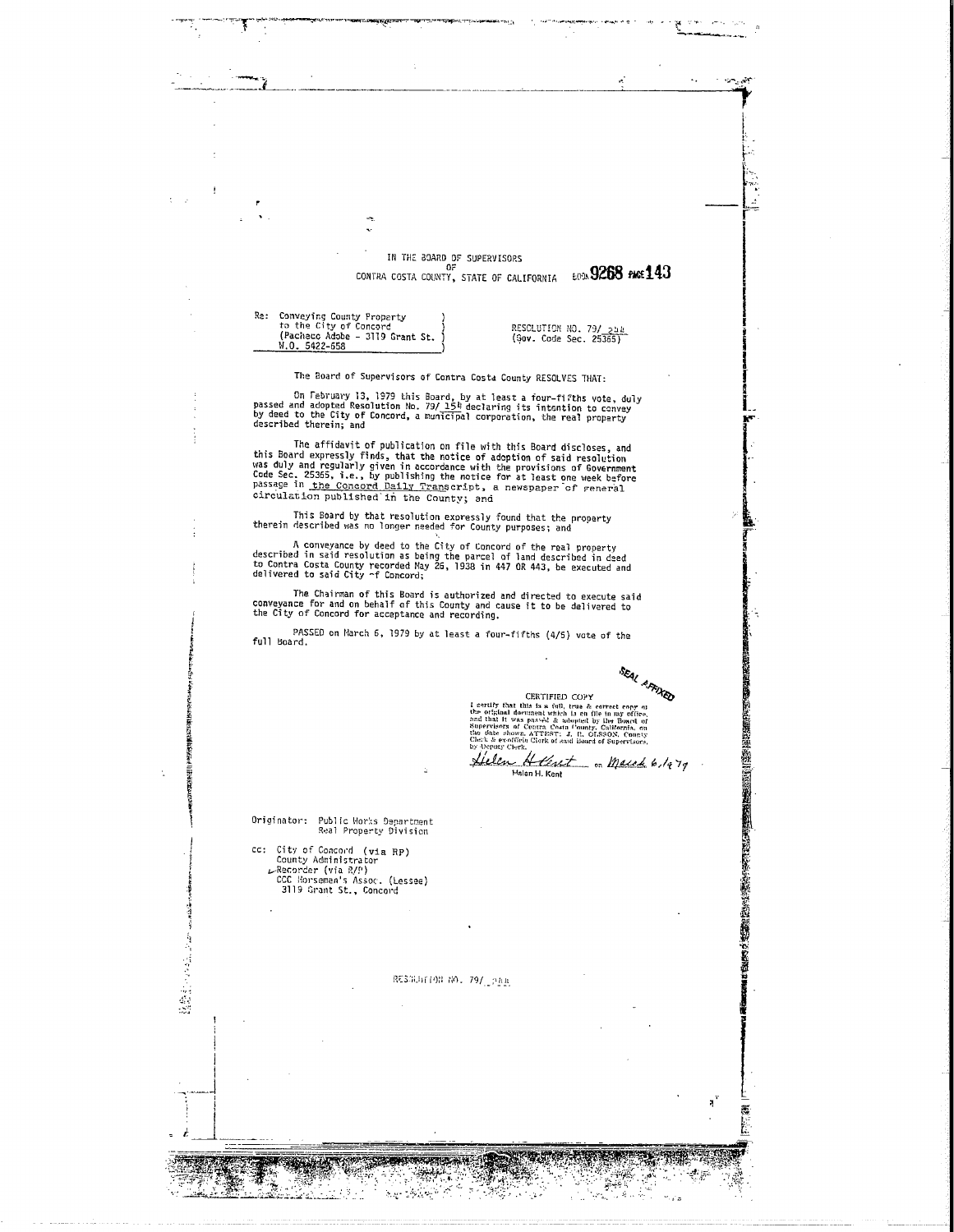portanensis<br>E للمام ماريان  $\sigma_{\rm eff}$  $\mathbf{r}$ Recorded at the request of: City of Concord .<br>Return to: **609.9268 and 144** City Clerk<br>City of Concord<br>City Hall<br>Concord, CA 94520 THIS BOX FOR EXCLUSIVE USE OF COUNTY RECORDER GRANT DEED (Pacheco Adobe) For value received ,<br>CONTRA COSTA COUNTY, a political subdivision of the State<br>of California GRANT to / CITY OF CONCORD, a municipal corporation  $\ast$ all that real property situate in the<br>CONTRA COSTA **CITY OF CONCORD**<br>State of California, described as follows: County of All that real property described in Exhibit "A" attached hereto and made a part hereof. Together with the tenements, appurtenances, and improvements there-<br>unto belonging, and the reversion set forth in the deed referred to in the<br>last paragraph of Exhibit "A", said real property and appurtenances to be used<br> In the event said premises are not used and maintained as provided<br>herein, grantor shall have the right to re-enter and the grantee, its<br>successors and assigns, shall immediately revest all its rights, title, and<br>interest 2010年後の国家のおよび、2010年の日本の国家のおよび、2010年には、2010年には、2010年には、2010年には、2010年には、2010年には、2010年には、2010年には、2010年に SEAL AFFINED County Board Chairman IN WITNESS WHEREOF, said XXXXXXXXXX has executed these presents by its XXXXXX thereunto duly authorized, this day of  $\frac{1}{19}$ conteg costa, countr By CAW Hassell \* For joint tenancy deed add after<br>prantee names:="ax joint tenants" **CAFFIX SLALL** Attest J. R. DLSSON, COUNTY CLERK STATE OF CALIFORNIA By: Gelen Hreut County of County in which acknowledgement is taken Helen H. Kent ... hefore me, write at trap name of natary ., a Notary Public, in and for said<sup>6.0</sup>. County and State, personally appeared to me to be the person. who executed it on behalf of such corporation<br>trument pursuant to its by-laws or a resolution of its board of directors, Acknowledisimer)<br>By Public Acency<br>(C.C. 1191, 1181, 1184) **STATE OF CALIFORNIA**<br>CONTRA COUNTY Eric H. Hasseltine los in siglatuto type or<br>Notary Public print neme of ne **TELESCOPE** idabusansi persahilih etiwa<br>Hasilidak i aliastri ali ilug ody, ma B1 arc porcarzaly<br>Agra ta me toal suad publ .<br>County Ciera & Exofficio Ciera of Cound of Runnrykory 3-6-19 . Nelsy Notes on Helen H, Kent -Tenancy in Common or Joint Tenancy Ą **ON THE REAL TENSTE**  $\mathcal{L}$ لأروهم  $\mathcal{L}_{\rm{2}}$  ,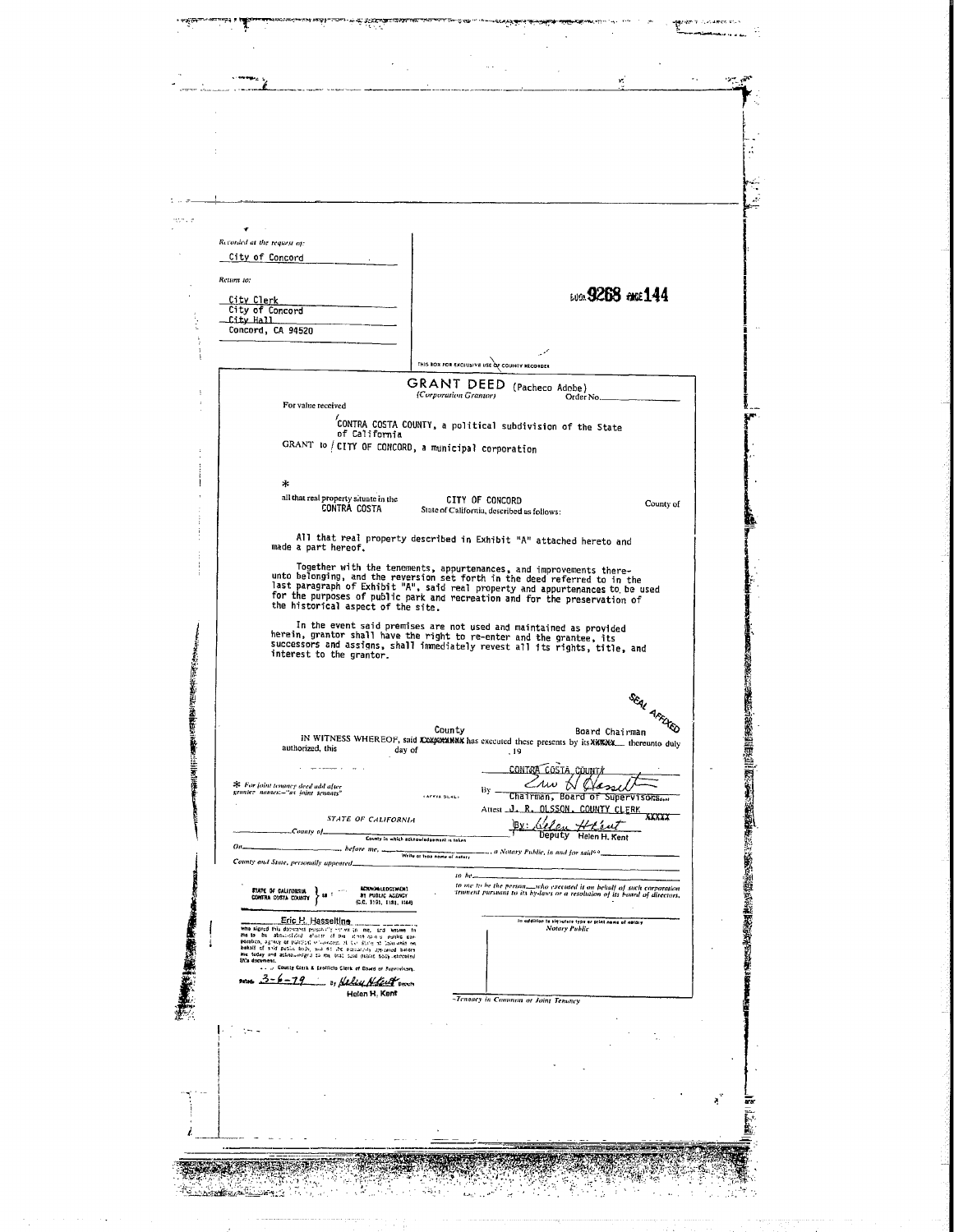son 0268 ms145

s eye  $\mathbf{r}$ 

 $\hat{P}_{\rm{in}}$ 

**THE REAL** H

Don Fernando Pacheco Adobe Property<br>City of Concord

#### ЕХНІВІТ "А"

ī

來

#### Portion of Rancho Del Diablo described as follows:

Beginning on the westerline of Grant Street as surfaces.<br>
Beginning on the westerline of Grant Street at the northeast corner<br>
of the 3.819 acre pareel of land described in the deed to the City of Concord,<br>
recorded May 3

Being all that parcel of land, containing approximately 1.45 acres,<br>described in the deed from California Water Service Company to the County of<br>Contra Costa, recorded May 26, 1938, in Volume 447 of Official Records at pag

END OF DOCUMENT

 $\mathcal{H} = \mathcal{H}$